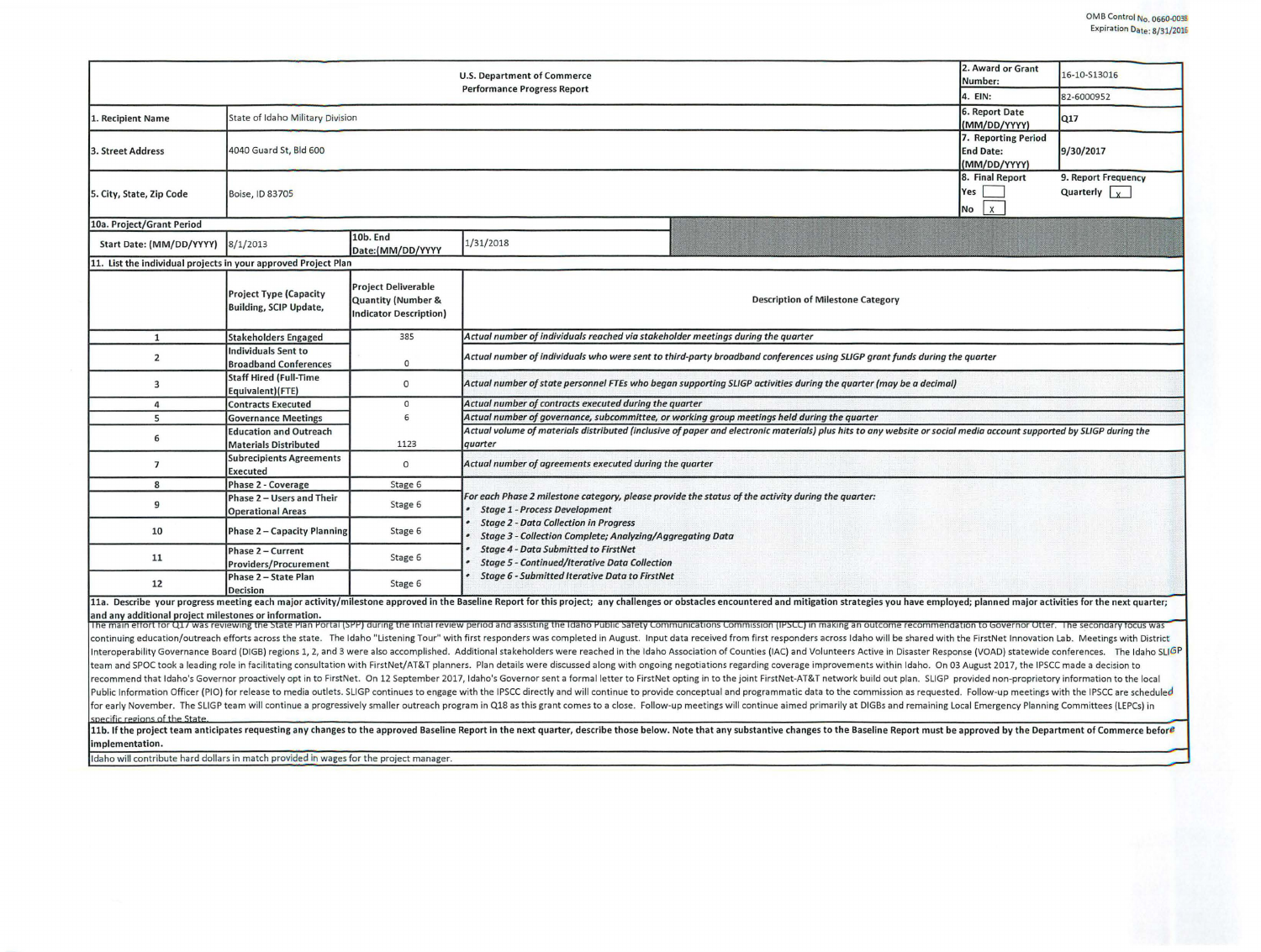llc. Provide any other Information that would be useful to NTIA as it assesses this proJect's progress.

Idaho's Governor made the decision to opt in to the FirstNet / ATT RAN build out plan. This decision effectively begins changing the dynamics of the SLIGP outreach and education program under the existing grant. Begining i shift from simply informing potential stakeholders to more of an adoption oriented approach. This will reduce the amount of direct outreach required by SLIGP staff members and increase the collaboration with FirstNet. Idah the last remaining areas through DIGB input and Local Emergency Planning Committees that may be less active and/or require more generic data regarding FirstNet implementation principles and estimated timelines. FirstNet/AT several of the larger stakeholder organizations within Idaho. The SLIGP team experienced additional personnel turnover with Derek Newland (Project Manager) leaving the program in September. An individual will be hired in a the remainder of grant requirements beginning in October.

## **lld. Describe any success stories or best practices you have Identified. Please be as specific as possible.**

The Idaho SLIGP team experienced solid success this period in two primary areas. First, the Idaho "Listening Tour" proved to be a successful way to engage potential primary users with a heavy emphasis on interaction with P (PSAPs), Law Enforcement, EMS, and Fire Services. These organizations were brought up to speed with current FirstNet actvities. They also provided informaation that will be collected and passed to FirstNet for incorporatio applications developments. Lastly, the Idaho SLIGP team was directly involved in providing strategic planning and decision making recommendations and advice to the IPSCC. Primary emphasis was on reviewing the State Plan Po assisted the commission in providing a timely and educated recommendation to the Governor.

12. **Personnel** 

12a. If the project is not fully staffed, describe how any lack of staffing may impact the project's time line and when the project will be fully staffed. Project Manager seperated on 9/2/2017. Position to be filled Octobe

| 12b. Staffing Table - Please include all staff that have contributed time to the project. Please do not remove individuals from this table. |                                                                              |                             |                          |                      |                          |                   |                 |                                                |                                          |
|---------------------------------------------------------------------------------------------------------------------------------------------|------------------------------------------------------------------------------|-----------------------------|--------------------------|----------------------|--------------------------|-------------------|-----------------|------------------------------------------------|------------------------------------------|
| Job Title                                                                                                                                   | FTE%                                                                         | <b>Project (s) Assigned</b> |                          |                      |                          |                   | Change          |                                                |                                          |
| Program Manager                                                                                                                             | 100%                                                                         |                             |                          |                      |                          |                   |                 | IN/C                                           |                                          |
| <b>Project Manager</b>                                                                                                                      | 80%                                                                          |                             | N/C                      |                      |                          |                   |                 |                                                |                                          |
| <b>Project Manager</b>                                                                                                                      | 80%                                                                          |                             |                          |                      |                          |                   |                 |                                                | Seperated 9/2/17                         |
|                                                                                                                                             |                                                                              |                             |                          |                      |                          |                   |                 |                                                |                                          |
|                                                                                                                                             |                                                                              |                             |                          |                      |                          |                   |                 |                                                |                                          |
| 13. Subcontracts (Vendors and/or Subrecipients)                                                                                             |                                                                              |                             |                          |                      |                          |                   |                 |                                                |                                          |
| 13a. Subcontracts Table - Include all subcontractors. The totals from this table must equal the "Subcontracts Total" in Question 14f.       |                                                                              |                             |                          |                      |                          |                   |                 |                                                |                                          |
| <b>Name</b>                                                                                                                                 | <b>Subcontract Purpose</b>                                                   |                             | Туре<br>(Vendor/Subrec.) | RFP/RFQ Issued (Y/N) | Contract<br>Executed     | <b>Start Date</b> | <b>End Date</b> | <b>Total Federal Funds</b><br><b>Allocated</b> | <b>Total Matching Funds</b><br>Allocated |
| Val Technologies                                                                                                                            | <b>SLIGP and PSBAG Consulting</b>                                            |                             | Vendor                   | N                    |                          | 7/1/2014          | 8/13/2014       | \$2,580.00                                     | \$0.00                                   |
| Gloria Totoricaguena                                                                                                                        | Idaho Technology Summit-Professional Planning                                |                             | Vendor                   | N                    | $\ddot{\phantom{0}}$     | 10/1/2014         | 6/6/2015        | \$20,000.00                                    | \$0.00                                   |
| DePaul                                                                                                                                      | Personnel State Contract                                                     |                             | Vendor                   | N                    |                          | 10/7/2014         | 1/15/2015       | \$1,260.00                                     | \$0.00                                   |
| Various Vendors                                                                                                                             | Conference Room for                                                          |                             | Vendor                   | N                    |                          | 10/29/2014        | 12/9/2014       | \$9,600.00                                     | \$0.00                                   |
| Science Applications<br>International Corporation                                                                                           | Professional Planning, Outreach, and Programmatic<br>Support Services        |                             | <b>Vendor</b>            |                      |                          | 6/1/2015          | 12/30/2017      | \$227,512.00                                   | so.ool                                   |
| Legal Council                                                                                                                               |                                                                              |                             | Vendor                   | N                    | $\overline{\phantom{a}}$ | 1/1/2015          | 12/31/2017      | \$18,750.00                                    | \$0.00                                   |
| Gloria Totoricaguena                                                                                                                        | Professional Planning, Outreach, and Programmatic<br><b>Support Services</b> |                             | <b>Vendor</b>            | n                    |                          | 5/1/2017          | 12/31/2002      | \$46,000.00                                    | \$0.00                                   |